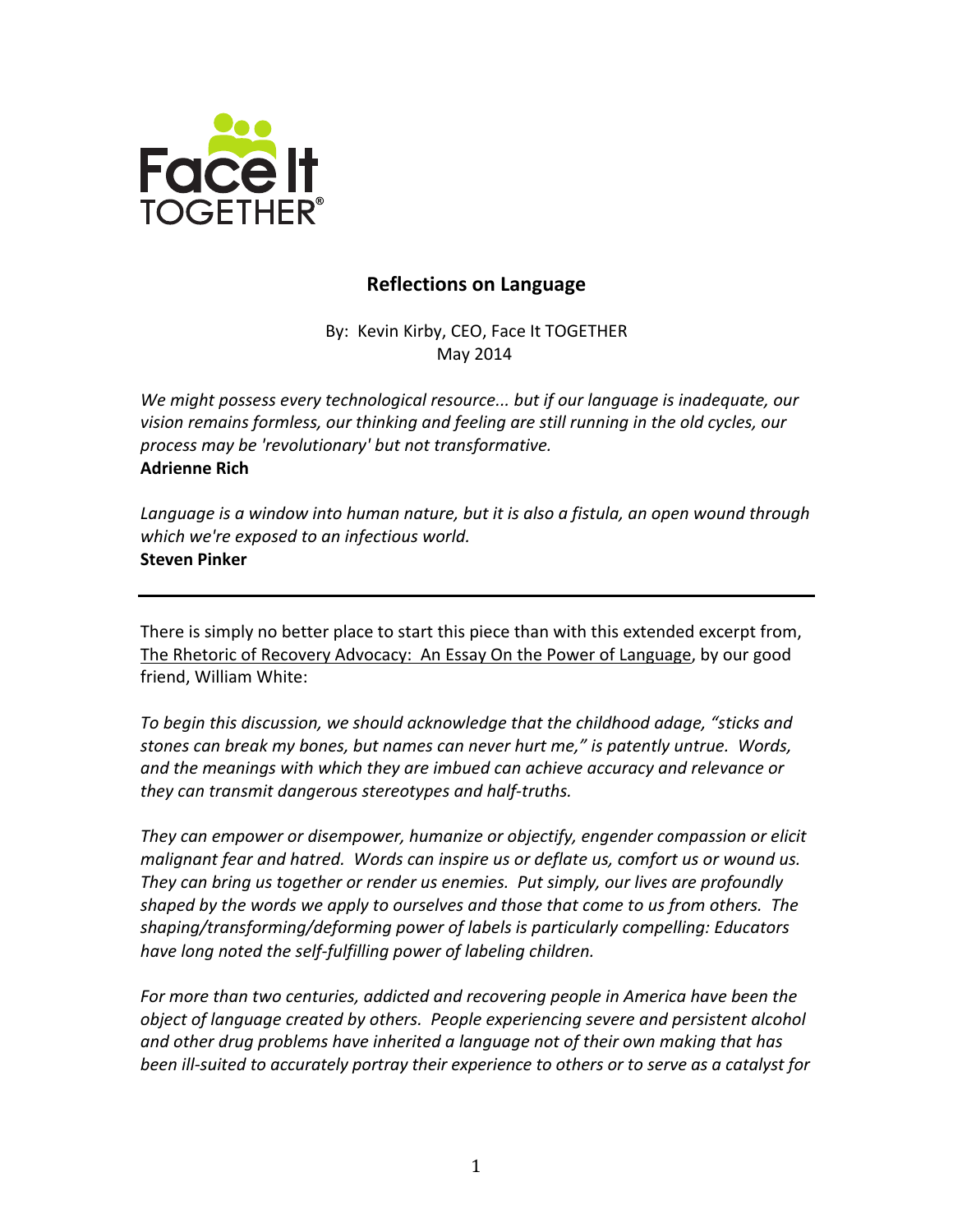### *personal change.*

When historically stigmatized peoples create social movements to free themselves from *their* "stained identities" and to alter the social conditions within which they are stigmatized, they often begin with processes of renaming, story reconstruction and story *telling* that are designed to alter their perceptions of themselves individually and *collectively.*

Such processes *identify* and diminish the effects of internalized stigma (shame, hopelessness, helplessness, passivity) and make individual and collective action possible. *In* this emergence, stigmatized peoples reject labels applied to them by others and *replace this language with words of their own choice or creation.* 

*Focusing* on the subtle meaning of words – rejecting some while embracing others-is far *more than a matter of shallow political correctness. It is about changing the way addicted* and recovering people see themselves and are seen be others. It is about *changing* the language that affects social policies and is in turn affected by those policies. Changing language is a way to personally and culturally close one chapter in history and open another.

The New Recovery Movement is faced with several choices. It can continue to *stigmatize its members by using a poisoned language incongruent with its mission and core values.* The Movement can try to rehabilitate the existing language by reframing it or squeezing as much poison out of it as possible, or the New Recovery Movement can *coin and promulgate a new pro-recovery vocabulary.* 

We at Face It TOGETHER are convinced that the language choices we make are crucial to the realization of our bold Vision: a Nation that has solved drug and alcohol addiction. For the reasons described below, we choose to reject the, "poisoned language" we've inherited and to be very intentional about replacing it with language that:

*-----------*

- Is based on the fact that addiction is a chronic disease.
- Is firmly established in the fields of medicine and science.
- Eliminates inconsistencies between the language of addiction and the language of other chronic diseases.
- Promotes the Vision of a nation that has solved the disease of drug and alcohol addiction.

Based on these criteria, here are the words we don't like, like and aren't quite sure about: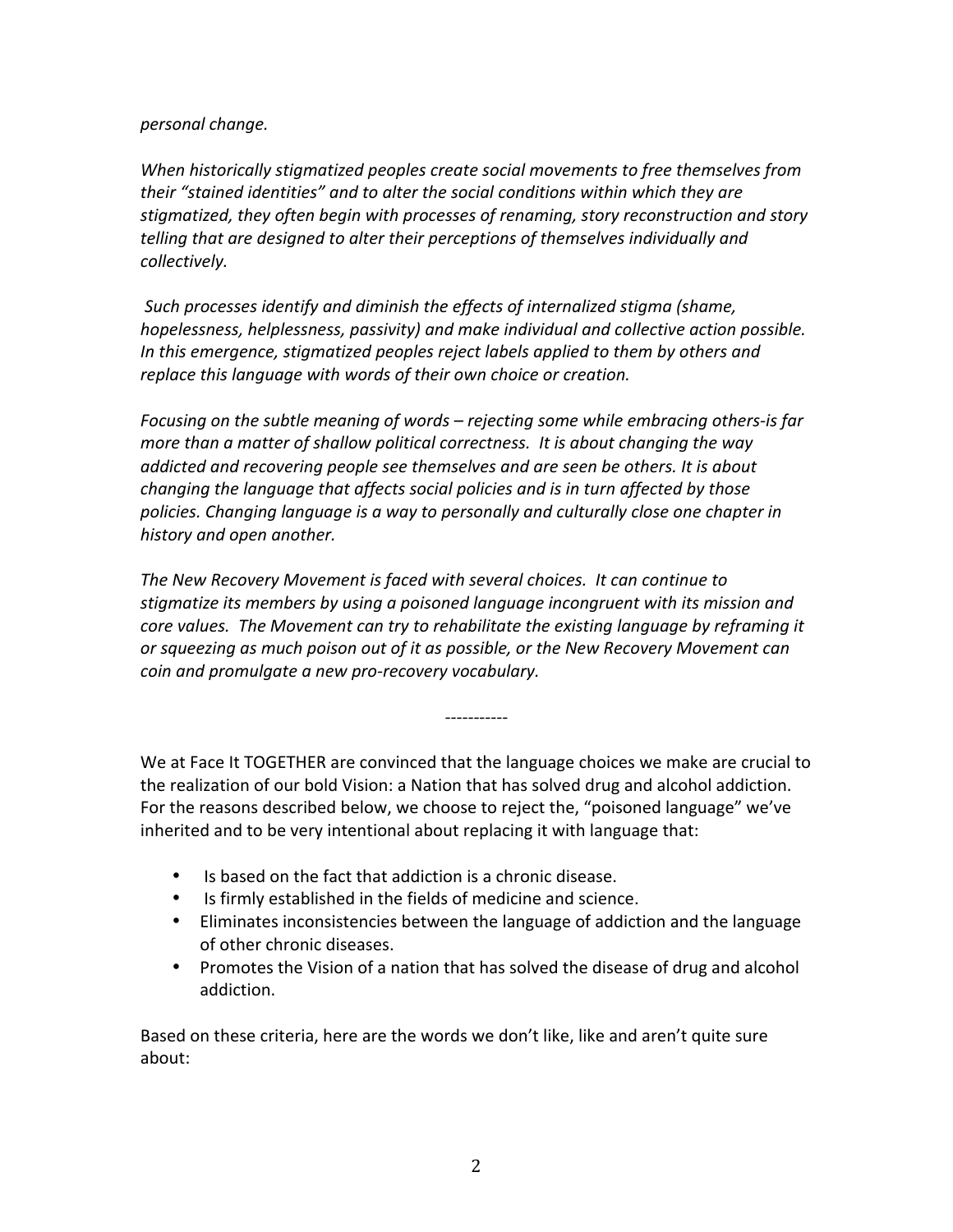### **WORDS WE DON'T LIKE**

Those that are prejudicial, those that are focused exclusively on consumption, those that are designed for reimbursement rather than wellness, those whose connotations have evolved in such a way as to render them no longer helpful and those that serve to distinguish this chronic disease from others:

- **Alcoholic** This is the "n" word of any serious movement to solve addiction. It belongs in a museum of infamy; along with its short list of brethren that, by their very utterance, can inflame, incite, condemn, castigate and even cause death. We say, "Alcoholic, RIP".
- **Addict** This word fails the tests largely because it is not person-centered. It probably also carries with it its own fair share of baggage.
- **Abuse(r)** -This word fails the tests for many reasons, including: "(1) it negates the fact that (addiction) is a medical condition; (2) it *blames the illness solely on the individual...ignoring environmental and genetic factors, as well as the (substance's) abilities to change brain chemistry;* (3)it absolves those selling and promoting addictive substances of any wrongdoing; and (4) it feeds into the stigma experienced not only by individuals with substance use disorders, but also by family members and the treatment/recovery field."

----Substance Use Disorders: A Guide to the Use of Language. William White  $-$  2004.

- Any slang references to people (e.g., junkie, doper, drunk) These words fail for what we think are obvious reasons. And, the fact that many survivors choose to apply such labels to themselves or others (perhaps as badges of honor) doesn't change their prejudicial nature.
- Dependency This word, when applied to those suffering from addiction, fails the tests because it focuses on only one of the numerous symptoms of this chronic disease.
- **Clean/dirty/sober** These words are of no medical or scientific utility and yet, they are clearly focused exclusively on consumption and they certainly reinforce society's ignorance about the disease.
- **Relapse** While innocuous enough on its face, connotations of this word have become so closely associated with a return to consuming a substance as to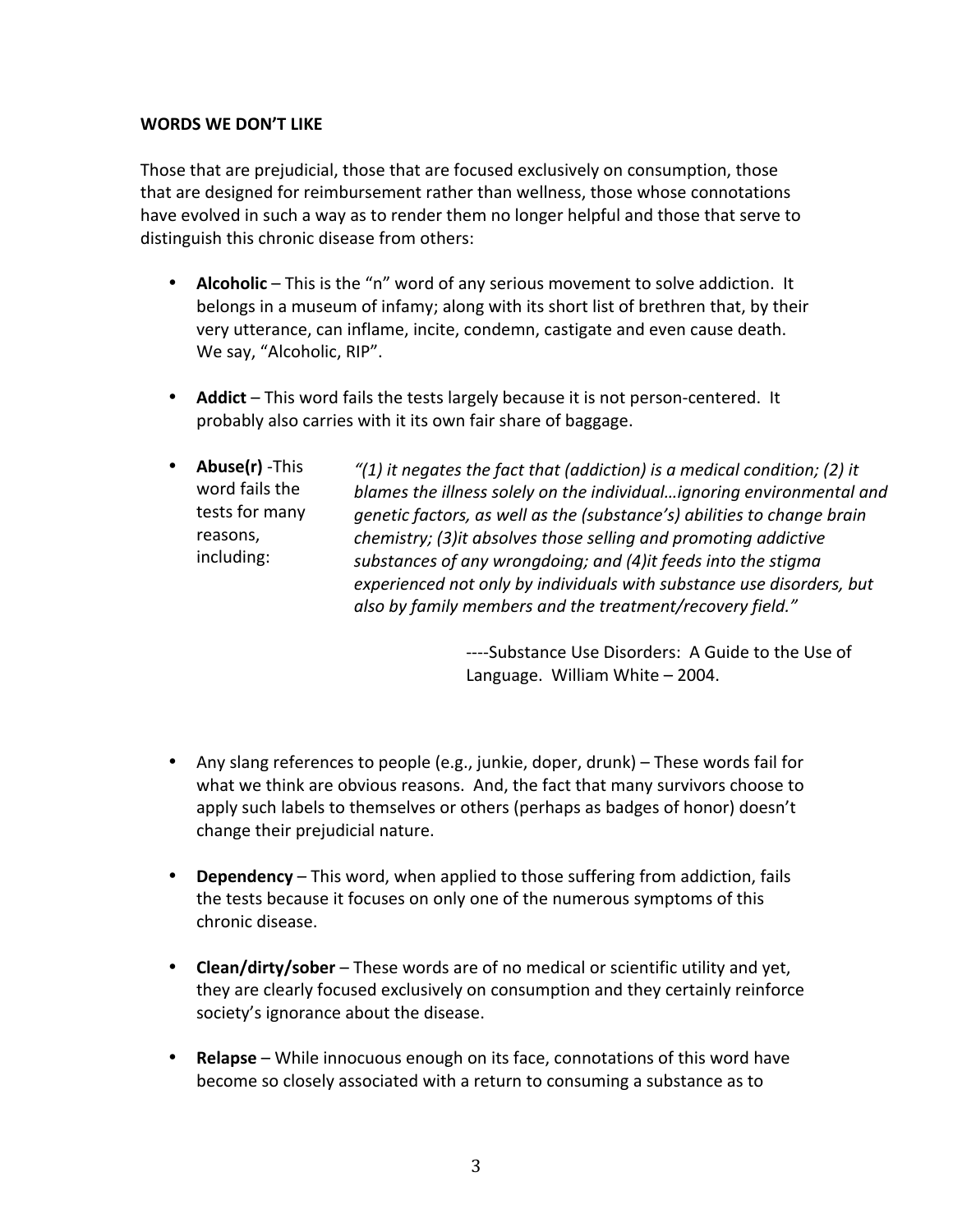render it of no further use. "The term has negative connotations for it often has projected a tone of moral judgment." (White)

- **Rehab** Here's another word for the museum. It's as if this word were invented just to perpetuate stigma. Contributing to its disutility are:
	- $\circ$  An endless parade of celebrities cycling in and out of "rehab"
	- $\circ$  Reality TV's glamorization and/or degradation of "rehab"
	- $\circ$  Society's lack of confidence in the efficacy of "rehab"
- **Treatment** While a solid case can be made to salvage this word (since treatment is a term associated with patients receiving a certain level of care along a chronic continuum), the tiebreaker in favor of its rejection is the behavior and performance of the "treatment" industry. This word has become only marginally less prejudicial than "rehab". One could even argue that derogatory connotations of treatment are well earned.
- **Drug or alcohol problems** While there are surely people with drug or alcohol problems, we concern ourselves only with those suffering from addiction. People suffering from addiction have a myriad of symptoms, only a fraction of which are directly related to drugs or alcohol. We will leave to others the resolution of "drug or alcohol problems".
- **Habit** This word, typically the subject of a drug or alcohol adjective, when used to describe the behavior of a person suffering from addiction, is particularly offensive. It ignores science and minimizes the difficulties in cessation of consumption.
- **Problem drinker** By this point in this piece, the shortcomings of terms like this should be apparent. It is focused on a problem rather than a disease and is exclusive to consumption.
- **Substance use disorder** The shortcomings of this phrase almost deserve a separate web site. And yet, for many of the "experts" in these fields, this is the new generally accepted phrase. Before we get into why this phrase is so objectionable, consider for a moment what the "experts" adopting it says about the fields.
	- $\circ$  It focuses exclusively on consumption.
	- $\circ$  It ignores the fact that addiction is a chronic disease.
	- $\circ$  It is designed to accommodate reimbursement more than it is wellness.
	- $\circ$  It distinguishes this disease from other chronic diseases. We don't call diabetes or hypertension, "nutrition and lifestyle disorder". There are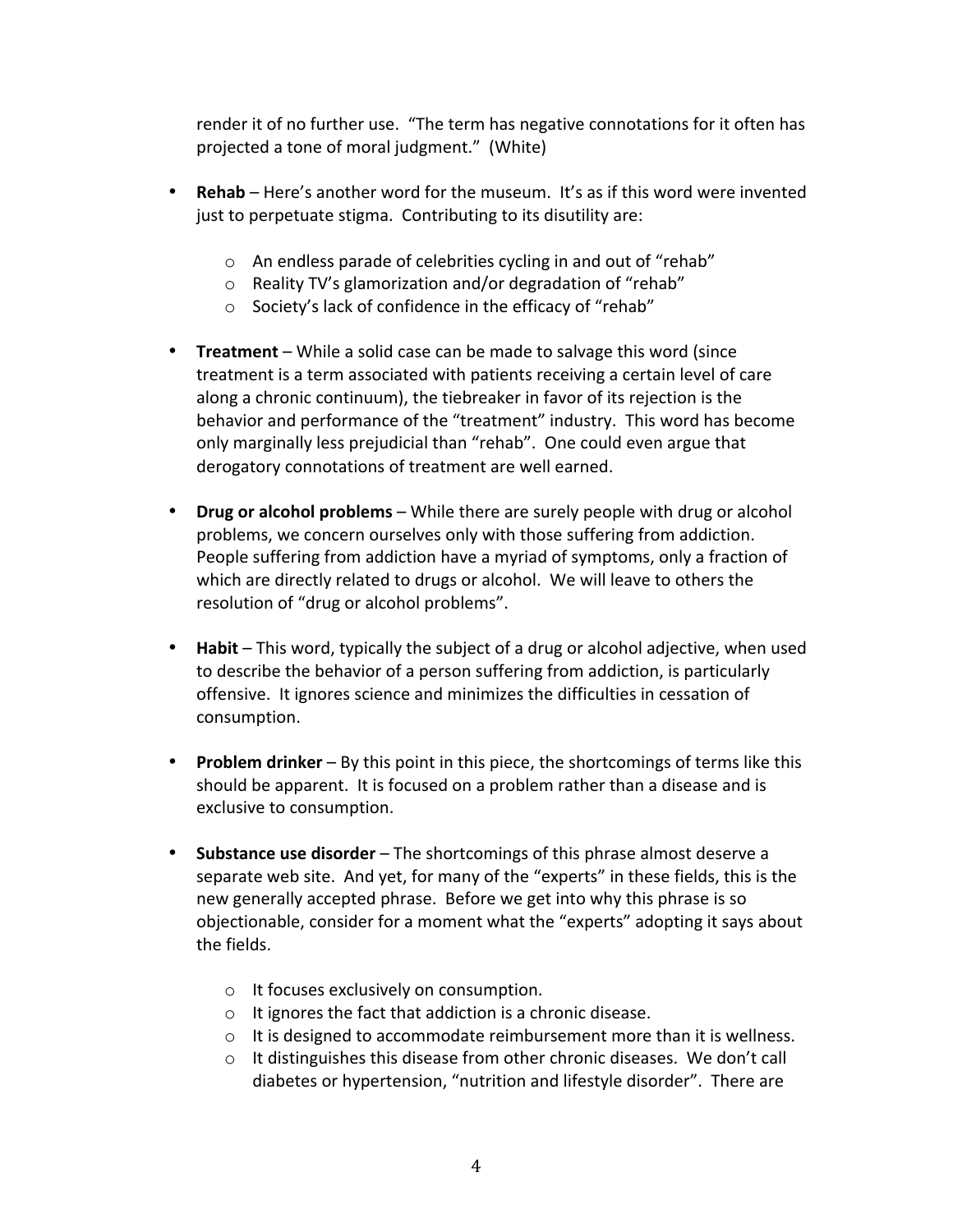many diseases to which consumption, lifestyle, behaviors, the environment, genetics and a host of other things contribute.

#### **WORDS WE LIKE**

Those that are factual and that don't suffer from prejudice or at least the level of prejudice of the discarded poisoned language:

• **Addiction** – Everything we are and everything we do are focused on addiction, as defined by the American Society of Addiction Medicine. In our view, ASAM is the most credible organization with the most comprehensive definition in a field where credibility and comprehensiveness are often lacking.

> Addiction is a primary, chronic disease of brain reward, motivation, *memory* and related circuitry. Dysfunction in these circuits leads to *characteristic biological, psychological, social and spiritual manifestations.* This is reflected in an individual pathologically pursuing reward and/or relief by substance use and other behaviors.

Addiction is characterized by inability to consistently abstain, impairment in behavioral control, craving, diminished recognition of significant problems with one's behaviors and interpersonal relationships, and a dysfunctional emotional response. Like other chronic diseases, addiction often involves cycles of relapse and remission. Without treatment or *engagement in recovery activities, addiction is progressive and can result in disability or premature death.* (American Society of Addiction Medicine)

- Chronic disease A chronic condition is a disease that has one or more of the following characteristics:
	- o Is permanent;
	- $\circ$  Is progressive if unmanaged;
	- $\circ$  Is caused by nonreversible pathological alteration;
	- $\circ$  Requires special training of the patient for rehabilitation, selfmonitoring, and self-management; or
	- $\circ$  May require a long period of supervision, observation, or care.

Addiction is a chronic disease. End of discussion. To the best of our ability, we confine our references to the disease, its symptoms, its treatment, its management and survival to the language of chronic disease.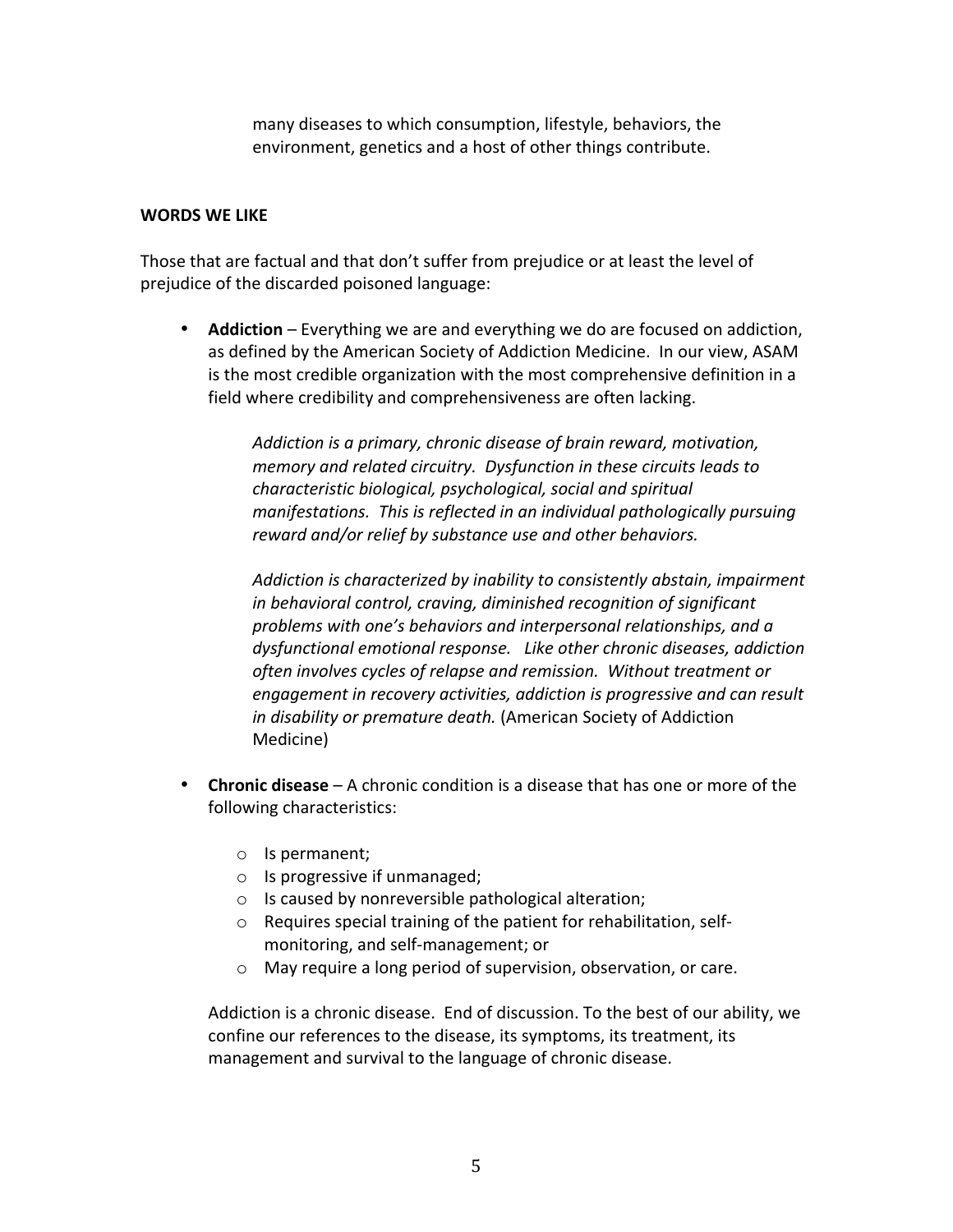- **Survivor** We believe this word is the generally accepted, people-centered word applied to people with chronic diseases.
- **Remission** A state or period during which the symptoms of a disease are abated. $1$
- **Addiction management** People with chronic diseases manage them.
- **Disease management** A system of coordinated health care interventions and communications for populations with conditions in which patient self-care efforts are significant. $2$
- **Patient** People who receive care from health care and/or specialty providers are patients.
- **Customer** People who access products and services from non-medical providers are customers.
- **Population Health Management** An approach that aims to improve the health status of the entire population through coordination of care across the continuum of health in order to improve behavioral/lifestyle, clinical and financial outcomes.
- **Symptom-free** A point when patients or customers no longer have symptoms.
- **Symptom recurrence** A return of a symptom.
- Wellness Wellness is a conscious, self-directed and evolving process of achieving full potential. Wellness is multidimensional and holistic, encompassing lifestyle, mental and spiritual well-being.
- **Medical Home** An approach to the delivery of primary care that is:
	- 1. Patient-Centered: A partnership among practitioners, patients, and their families ensures that decisions respect patients' wants, needs, and preferences, and that patients have the education and support they need to make decisions and participate in their own care.
	- 2. **Comprehensive:** A team of care providers is wholly accountable for a patient's physical and mental health care needs, including prevention and wellness, acute care, and chronic care.

 

<sup>&</sup>lt;sup>1</sup> National Institute of Health

<sup>&</sup>lt;sup>2</sup> Population Health Alliance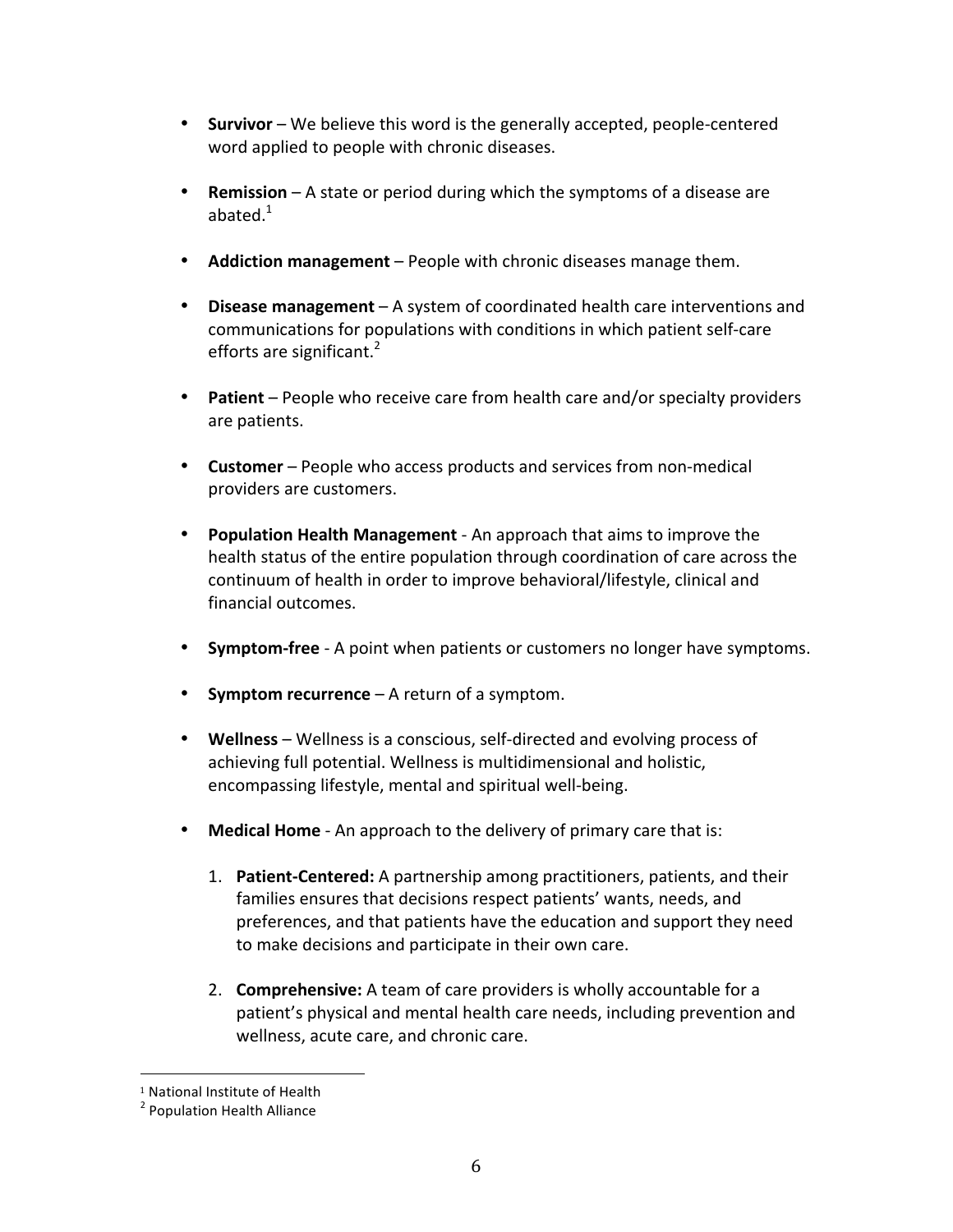- 3. **Coordinated:** Care is organized across all elements of the broader health care system, including specialty care, hospitals, home health care, community services and supports.
- 4. **Accessible:** Patients are able to access services with shorter waiting times, "after hours" care, 24/7 electronic or telephone access, and strong communication through health IT innovations.
- 5. **Committed to quality and safety:** Clinicians and staff enhance quality improvement to ensure that patients and families make informed decisions about their health. $3$
- **Community Addiction Management Organization** The Face It TOGETHER Affiliate, a nonprofit organization, that builds out and operates at the hub of the Community Addiction Management System.
- **Community Addiction Management System** Our chronic disease community model for alcohol and drug addiction. The goal of the CAMS is to remove barriers to care and create the community architecture to support long-term wellness around addiction.
- **People-centered words** We embrace people-centered descriptions of people and families who suffer, those who are being treated and those who achieve wellness and survival.

## **Words On Which The Jury Is Still Out**

• **Recovery** – The public doesn't know what this is. People "in recovery" can't agree what it means. Even peer support groups get contentious about the differences among "recovery", "recovering" and "recovered". And, the organizations we might normally look to for clarity only contribute to the obfuscation. We say enough is enough. Besides, it's a term one typically doesn't associate with chronic disease.

But, out of deference to ASAM, we believe the jury is still out on the use of "recovery". ASAM defines recovery as:

*A* process of sustained action that addresses the biological, psychological, social and spiritual disturbances inherent in addiction. This effort is in the direction of a *consistent pursuit of abstinence, addressing impairment in behavioral control,* 

<sup>&</sup>lt;sup>3</sup> Source: Agency for Healthcare Research and Quality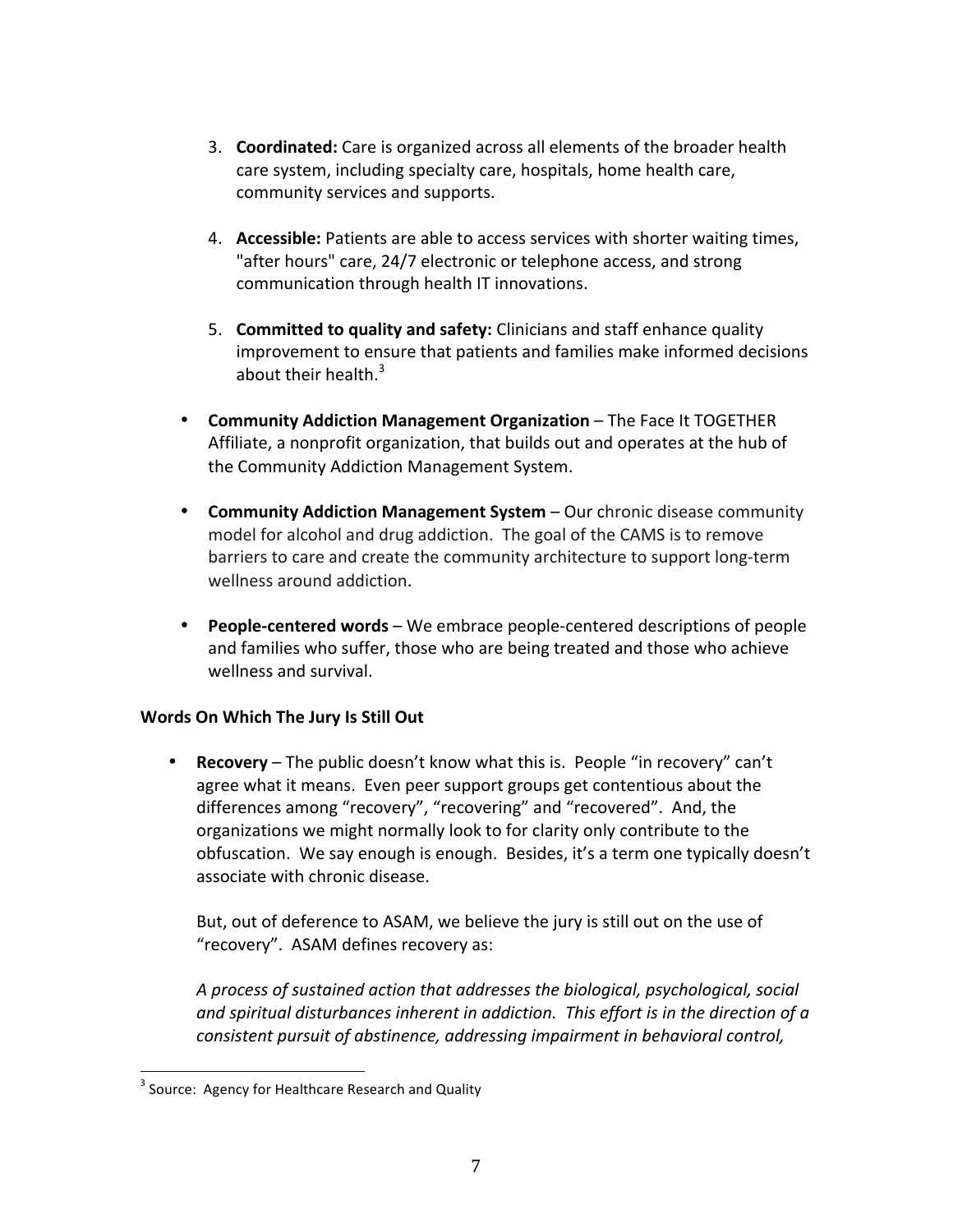*dealing* with cravings, recognizing problems in one's behavior and interpersonal relationships, and dealing more effectively with emotional responses. Recovery actions lead to reversal of negative, self-defeating internal processes and *behaviors, allowing healing of relationships with self and others. The concepts of* humility, acceptance and surrender are useful in this process.

We like the definition. Like ASAM's definition of "addiction," it is credible and comprehensive. The issue is whether the utility of the word "recovery" exceeds its' shortcomings. Because the jury is still out, we use this word only sparingly.

So what's wrong with the language of today? Quite simply, a lot. We are convinced that language is a significant contributor to psychological barriers that result in 90% of the 23 Million Americans suffering from addiction not getting the help they need. Hear is how we see language contributing to each of the following barriers:

----------

• Fear – It's challenging to describe to those who haven't had the experience the intensity of fear associated with the disease of addiction. Most agree that it is, in fact, virtually a universal symptom. "This short word somehow touches about every aspect of our lives. It was an evil and corroding thread; the fabric of our existence was shot through with it" (The Big Book of Alcoholics Anonymous).

It should come as no surprise, therefore, that many survivors describe the extreme difficulty they had in coming to grips with today's "poisoned language". People already experiencing fear overload have two choices. One, they can continue living with their disease and risk the consequences or, two, they can come forward and be labeled "alcoholic" or "drug addict" or "substance abuser" or other equally nefarious terms, the rest of their lives. In this sense, fear has been a killer of perhaps millions of people suffering from drug and alcohol addiction in that it presented an insurmountable barrier to accessing the requisite help.

• Stigma – This is a close cousin to, "fear". The history of addiction and its treatment in America is not pretty. Addiction has, for the most part, confounded science, medicine, treatment and society at large for centuries. As such, the disease and the people who suffer from it have been shrouded in silence and darkness. Folklore, prejudice and stereotype have filled the void, delivering us to a place that is far removed from reality; a place where addiction is something that only happens to "those" people; those who are less than us, those who made poor choices, those who are weak or immoral. Again, it should not come as a surprise, therefore, that the language we use to describe those people and their disease is oftentimes offensive and harmful (e.g., alcoholic, substance abuser, drunk, druggie, doper).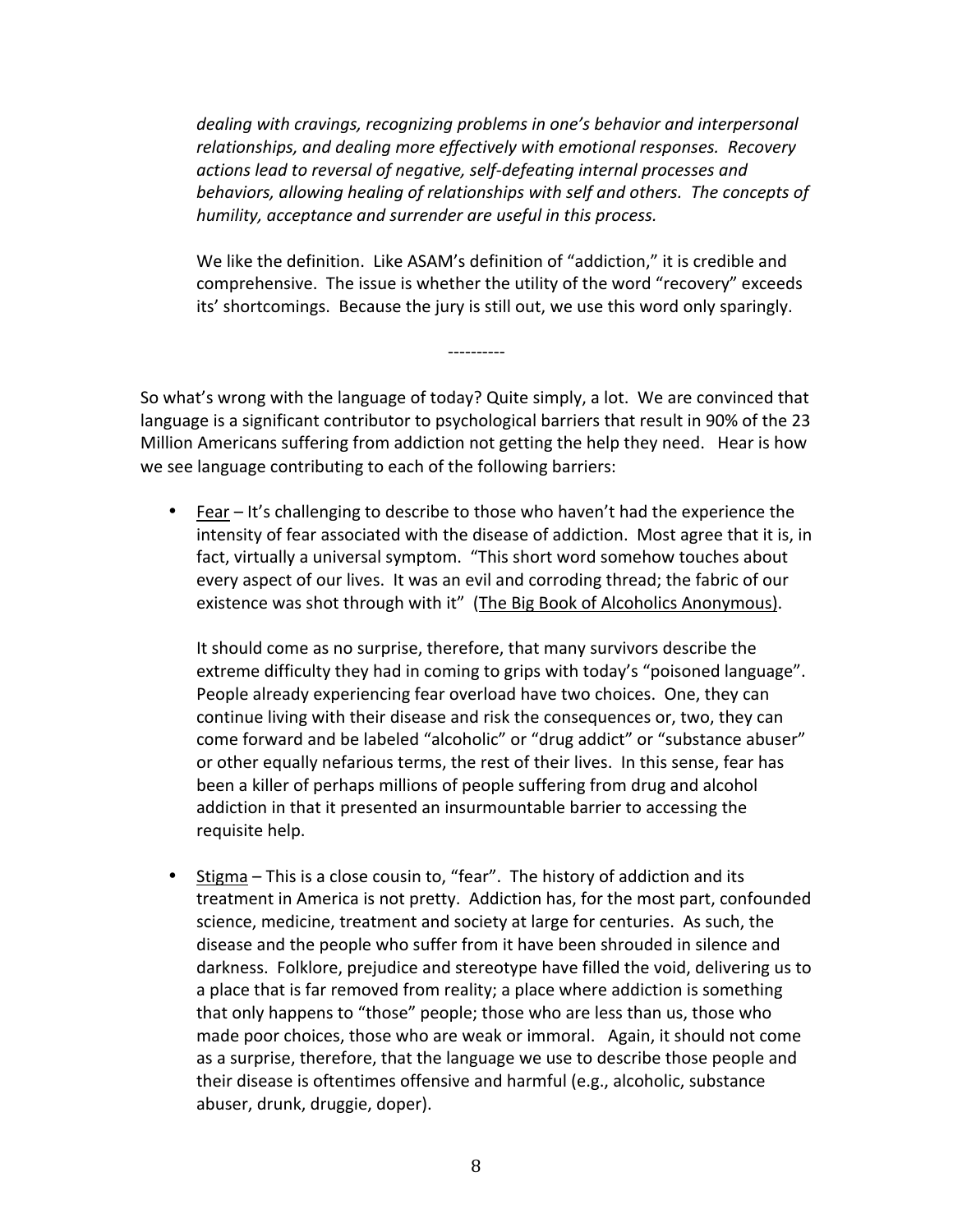• Shame – Given society's ignorance about addiction, and the consequent bigotry and stigma, many who are first coming to grips with the realization that they may be suffering from the disease of addiction don't feel like they've acquired a disease; they feel as if they have done something wrong, that they are bad people, that they are less than others, that they are incapable of making good choices, that they are weak or, worse yet, that they are something wrong. It is generally accepted among survivors of addiction that shame was a (and in many cases the) symptom of their disease.

Shame is distinct from guilt. Guilt tells us we did something wrong. Shame tells us we are something wrong. There's no apologizing one's way out of shame. It is the only reality we know. We are absolutely convinced that there is something deep down inside of us that makes us less than others, that keeps us from feeling a part of anything, that requires us to keep a deep dark secret inside that nobody will ever discover, that reminds us constantly that we have a hole in our souls. In our experience, to the extent that there is a common denominator of symptoms of addiction, it is, in fact, this incomprehensibly low sense of selfimage; shame.

So when society judges harshly those who suffer, or when those who suffer are fearful of being judged harshly, there exists the perfect storm. We heap shame on those least able to handle it; people already suffering from incomprehensibly low self-esteem. Shame makes fear a corroding thread that weaves its way into every aspect of the lives of those who suffer.

• Confusion – There are at least three distinct fields associated with the disease of addiction; addiction, recovery and treatment. And, within those distinct fields, there is much fragmentation. Not surprisingly, therefore, there is no single source, no independent organization that can speak on behalf of those who suffer or even on behalf of the various fields.

There's a hodgepodge of acronym alphabet soup, many with truly impressive credentials, that make for an all but indecipherable mess when people and families are in desperate need of help. It is virtually impossible for somebody suffering from addiction or their families to make sense of it all. Many of these impressive sounding organizations continue to use the prejudicial language of the past. In short, the fields are a big part of the problem.

• Inaccuracies – Some of the most damaging language comes from some of the most respected organizations. Just for the sake of example, the Big Book of Alcoholics Anonymous contains this oft-quoted phrase: "once an alcoholic, always an alcoholic." If this phrase were confined to AA meetings, it could arguably continue to serve its purpose. The problem lies perhaps in its own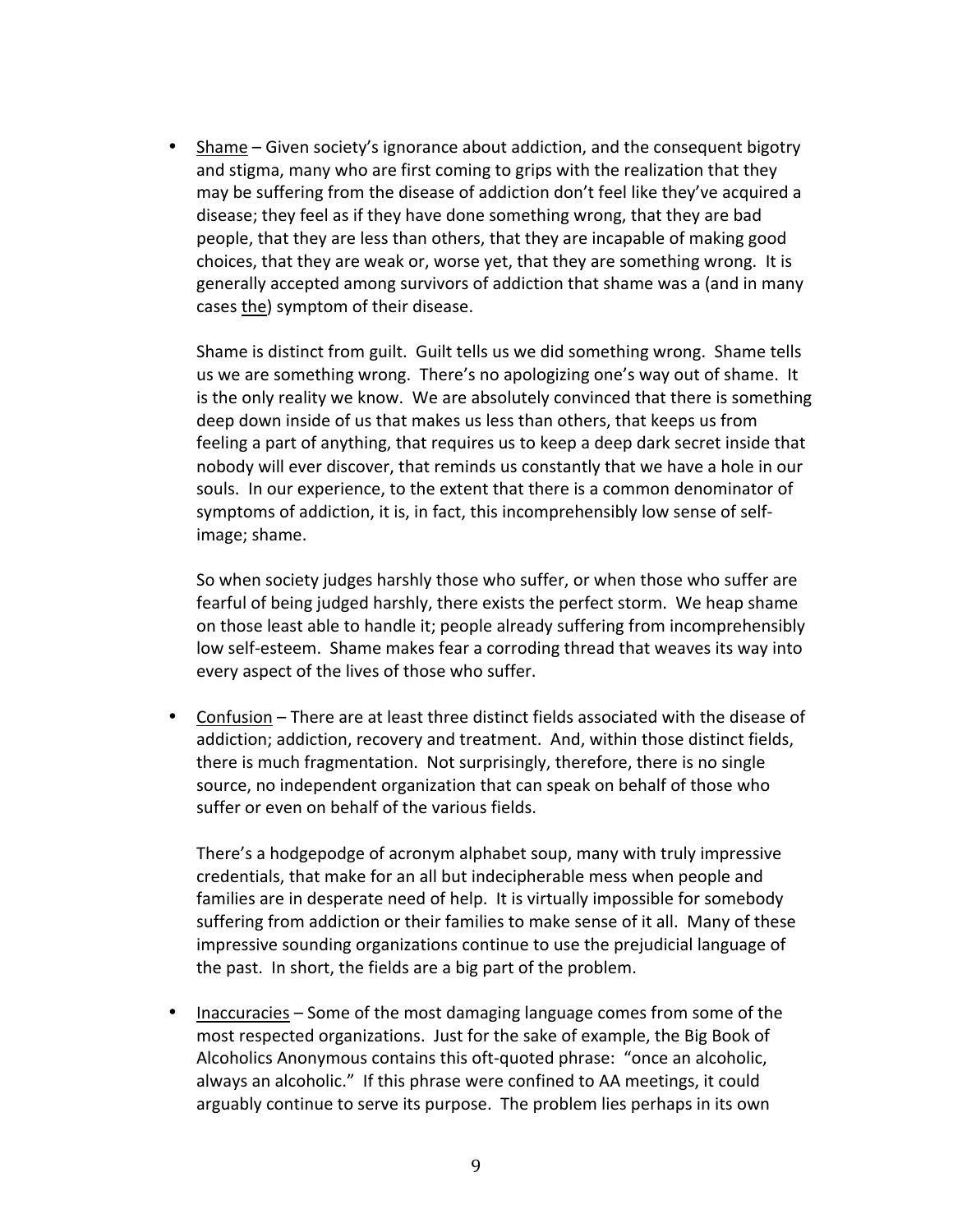success. It has emerged outside of the halls of AA and become fairly widely known among the general public.

This phrase exacerbates psychological barriers in various ways: First of all, it sends a pretty frightening message to those who suffer that coming forward and getting help sounds an awful lot like a life sentence. Who wants to be sick the rest of their lives? Are you telling me I never get well? Second, the term alcoholic is of little use to science or medicine. It has been replaced by less prejudicial words that benefit from solid scientific and medical foundation. For many, labeling oneself an alcoholic is akin to being branded with a scarlet letter for life.

- Overemphasis on consumption  $-$  Words and phrases generally accepted in today's field contribute to a misimpression that addiction is primarily associated with consuming too much of something. Words like substance abuse, chemical dependency and substance use disorder imply that people with such problems simply consume too much. It's as if the field is telling families and loved ones that cessation of consumption is the answer. And yet, the disease of addiction, as defined above, is much more than that. It's a disease of the body, mind and spirit. People can't just quit. In fact, it is generally accepted among survivors that just quitting for a time actually made their lives worse.
- Ignorance In the absence of informed and compassionate dialogue about the disease, society is left to define terminology causing virtually uniform negative connotations about the disease and those who get it. Ignorance begets bigotry and stereotypes.
- Inconsistencies We could pick on any of the three distinct fields of addiction, recovery or treatment as a poster child for inconsistency. Just for the sake of example, we'll use the treatment industry. We challenge anyone to spend a day on the Internet to make any sense of the "best" treatment options for those who suffer.

We guarantee you will come away frustrated, confused and perhaps even a bit angry. You'll no doubt discover mountains of credentials and claims of impressive results. You'll also discover a very competitive field in which grandiose claims don't survive close scrutiny. You'll discover a whole host of experts who claim to have the answer. You'll discover numerous examples of these various competitors belittling others in the field. You'll discover multiple recovery modalities. You'll discover inconsistent language. This exercise would be humorous but for the reality that this experience keeps people away from the help they so desperately need.